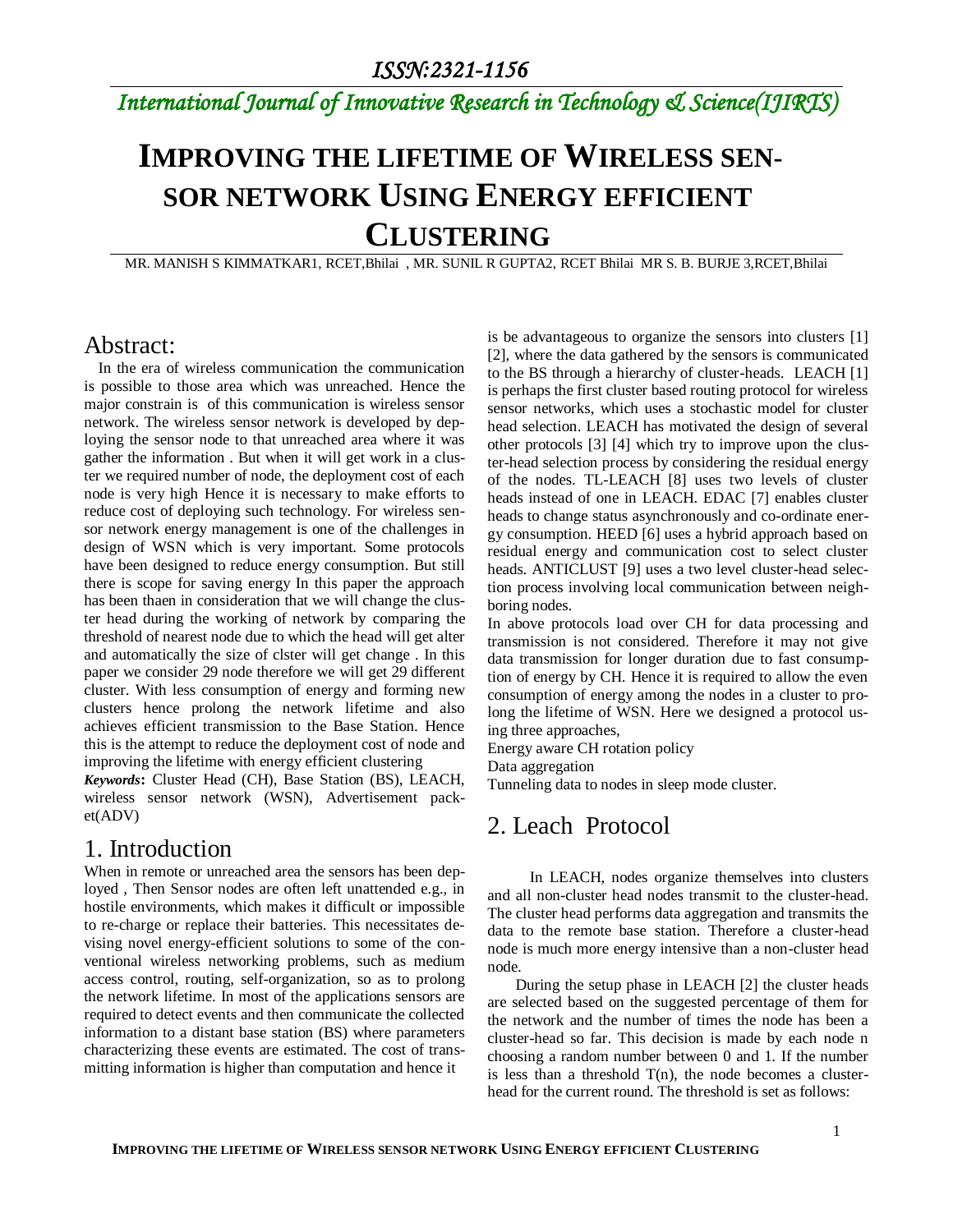$$
T(n) = \begin{cases} \frac{P}{1 - P(r \bmod \frac{1}{P})}, & \text{if } n \in G \\ 0, & \text{otherwise} \end{cases}
$$
 (1)

where P is the desired cluster-head probability, r is the number of the current round and G is the set of nodes that have not been cluster-heads in the last 1/P rounds. Once a node has been elected to be the cluster head it will broadcast an advertisement message (ADV). Each non cluster-head node decides its cluster for this round by choosing the cluster head that requires minimum communication energy, based on the received signal strength of the advertisement from each cluster head. After each node decides to which cluster it belongs, it informs the cluster head by transmitting a join request message (Join-REQ) back to the cluster head. The cluster head node sets up a TDMA schedule and transmits this schedule to all the nodes in its cluster, completing the setup phase, which is then followed by a steady-state operation. This steady state operation is broken into frames, where nodes send their data to the cluster head at most once per frame during their allocated slot.

# 3. Protocol Architecture

In our protocol architecture we implemented three strategies i.e CH rotation, data aggregation and tunneling of data to sleep mode cluster node.

### **3.1 Motivation For CH Role Rotation Policy**

In LEACH, a node becomes a cluster-head by a stochastic mechanism of tossing biased coins. This stochastic approach doesn't consider energy consumption of a clusterheads. This will lead to more energy dissipation of cluster head and hence affect the reliability. Secondly, LEACH assumes that every time a node becomes a cluster-head, it dissipates an equal amount of energy. This is incorrect, as cluster-heads located far from the base station spend more energy in transmitting data to those located near the base station. Hence we need to focus of optimization of CH energy consumption to increase network lifetime.

### **3.2 Data Aggregation**

In a typical sensor network scenario, different nodes collect data from the environment and then send it to some central node or sink which analyzes and processes the data and then send it to the required application center. But in many cases, data produced by different nodes can be jointly processed while being forwarded to the sink node. So innetwork aggregation deals with this distributed processing of data within the network. Data aggregation techniques explore how the data is to be routed in the network as well as the processing method that are applied on the packets received by a node. They have a great impact on the energy consumption of nodes and thus on network efficiency by reducing number of transmission or length of packet. Elena Fosolo et al in [7] defines the in-network aggregation process as follows: "In-network aggregation is the global process of gathering and routing information through a multi-hop network, processing data at intermediate nodes with the objective of reducing the resource consumption (in particular energy), thereby increasing network lifetime."

### **3.3. Data Tunneling To Sleep Mode Cluster Node**

As we discussed earlier WSN is divided into clusters for better performance. Not necessarily, each cluster is performing the same type of recording. It is also not necessary for the cluster to record and report information to BS all the time but information is to be reported at specific times. In such scenario keeping cluster in active mode is simply the wastage of energy. Hence in such scenario we may put the cluster in sleep mode during idle times to save energy. But sometimes it is required for the sleep mode cluster to receive/transmit the data. And hence the data to/from the nodes in sleep mode cluster must be tunneled. This can be implemented using a data tunneling protocol.

# 4. Protocol Algorithm

4.1 In our protocol there are 4 phases in each round.

**Phase I:** Cluster Head Selection

- 1. The BS broadcast an ADV packet type 1 to know all the sensor nodes in the range.
- 2. Then nodes respond to the BS with RES packet type 2 with their energy.
- 3. The base station now calculates the distance of each node and selects the node with shortest distance as cluster head using packet type 3.

### **Phase II** : **Cluster Formation.**

- 1. CH now broadcast JOIN-REQ packet type 4 to form the cluster.
- 2. After receiving the packet type 4, the neighboring nodes within the range respond by sending JOIN RES packet type 5 to CH.

### **Phase III : Data Reporting**

- 1. CH now multicast START REPORTING packet type 6 to nodes in the cluster.
- 2. Nodes now start reporting to CH on TDM basis as allotted by CH with packet type 7.
- 3. Data aggregation is achieved at CH by setting counter to 30 for each node.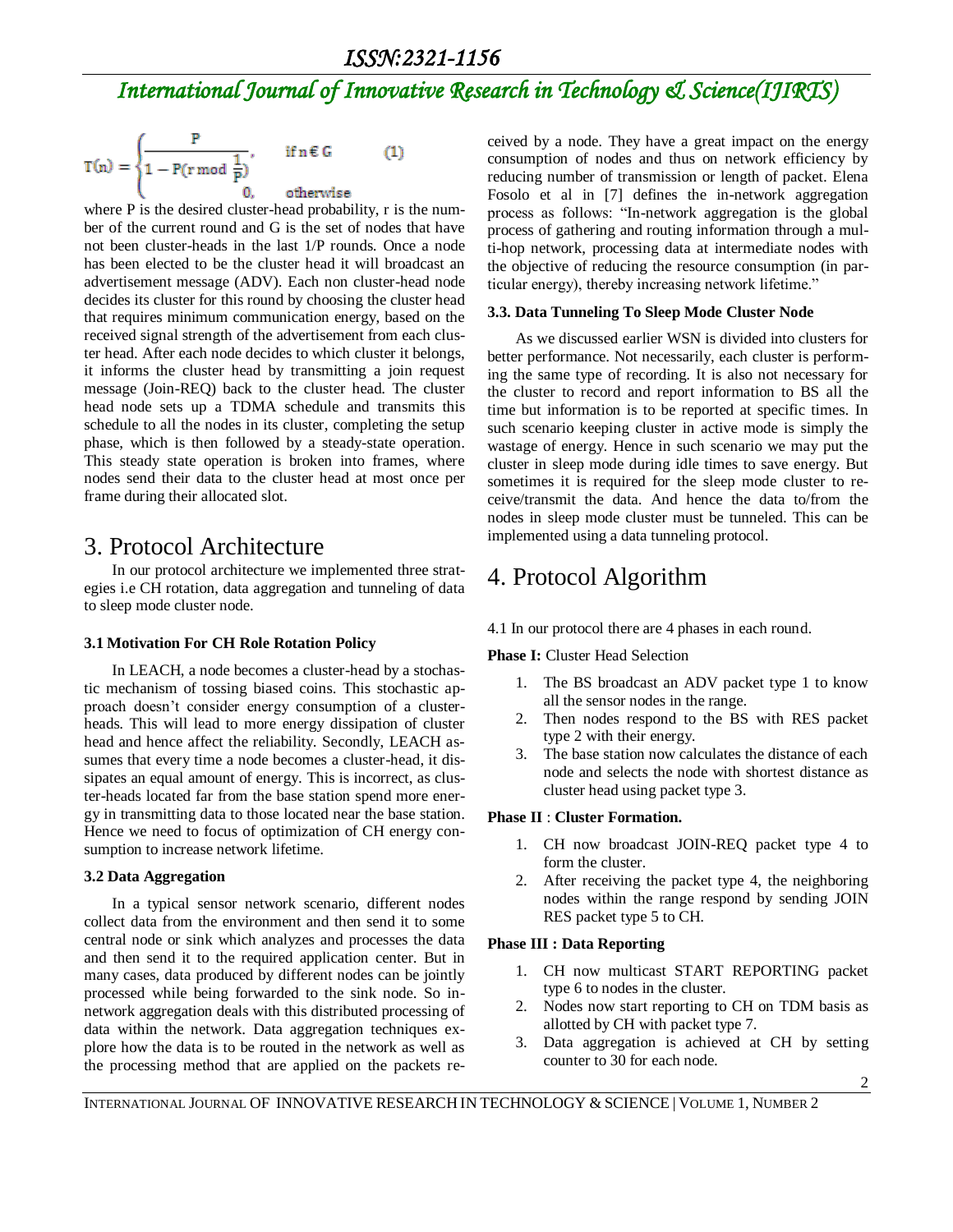# *ISSN:2321-1156 International Journal of Innovative Research in Technology & Science(IJIRTS)*

4. Then aggregated data is processed separately and transmitted to BS with packet type 8.

#### **Phase IV : CH Alteration**

- 1. CH now checks it residual energy and compares with threshold energy.
- 2. If finds energy equal to or below threshold level. It takes initiative itself to find new CH.
- 3. Now CH send EREQ packet type 1 to all other node and gets their residual energy in RES packet type 2 from them.
- 4. Now CH selects the node with highest residual energy as CH and multicast packet type 3 to all nodes.
- 5. Nodes update their CH information and start reporting to new CH now while CH old continues as normal node reporting to new CH.
- 6. New threshold level is set and same process is repeated.

#### **4.2 Data Tunneling To Nodes In Sleep Mode Cluster**

- 1. When data is to be sent to nodes in sleep mode cluster, a wakeup call is sent by BS to CH of cluster. Then CH will communicate that to the nodes in the cluster using wakeup call.
- 2. After completing the required task it again goes into sleeping mode.

| <b>Parameters</b>                | <b>Normal Scenario</b> |  |
|----------------------------------|------------------------|--|
| No. of nodes                     | 29                     |  |
| Topographical area               | 50 x 50 sq. m.         |  |
| Topology                         | Star                   |  |
| Max. internode distance          | 6.5 m                  |  |
| Antenna                          | Omni directional       |  |
| Initial energy of node           | 5.0 <sub>i</sub>       |  |
| Packet size                      | 400 bytes              |  |
| Energy consumption per<br>packet | 0.2 <sub>m</sub>       |  |
| Packet Delay                     | $1 \text{ ms}$         |  |
| Throughput                       | 98.68%                 |  |

#### **4. Simulation Environment**

Table 1: Simulation parameters

We used network simulator ns-2 for evaluating our protocol. For our experiments, we used a 29-node network as in fig. 1 where nodes are randomly distributed between  $(x=0, y=0)$ and (*x=1000, y=1000*) with a single BS at location (*x=500,* 

*y=500*). We have four clusters each having 7 nodes including CH. The bandwidth for the channel was set to 1Mb/s, each message 500 bytes long, and the packet header for each type was 25 bytes long.

## Simulation model



Figure 1 : Transmission & Reception scenario

Base station is located at the center of the network. Base station takes initiative towards CH selection and cluster formation by communicating

appropriate packets. In our model we have used 9 different packets for proper WSN operation. Simulation model shows all 5 phases in the protocol. The above model is able to achieve systematic approach towards communication in WSN.



Fig. 2 Broadcasting of packets by BS

Figure 1 shows the snap shots of simulation process taken at different instants. Bubble in the figure shows the transmission and reception of packets taking place at the node. This model achieves

increase in lifetime of the WSN by saving energy of nodes. The results reported in the next section are an aggregate of 30 simulations.

#### **IMPROVING THE LIFETIME OF WIRELESS SENSOR NETWORK USING ENERGY EFFICIENT CLUSTERING**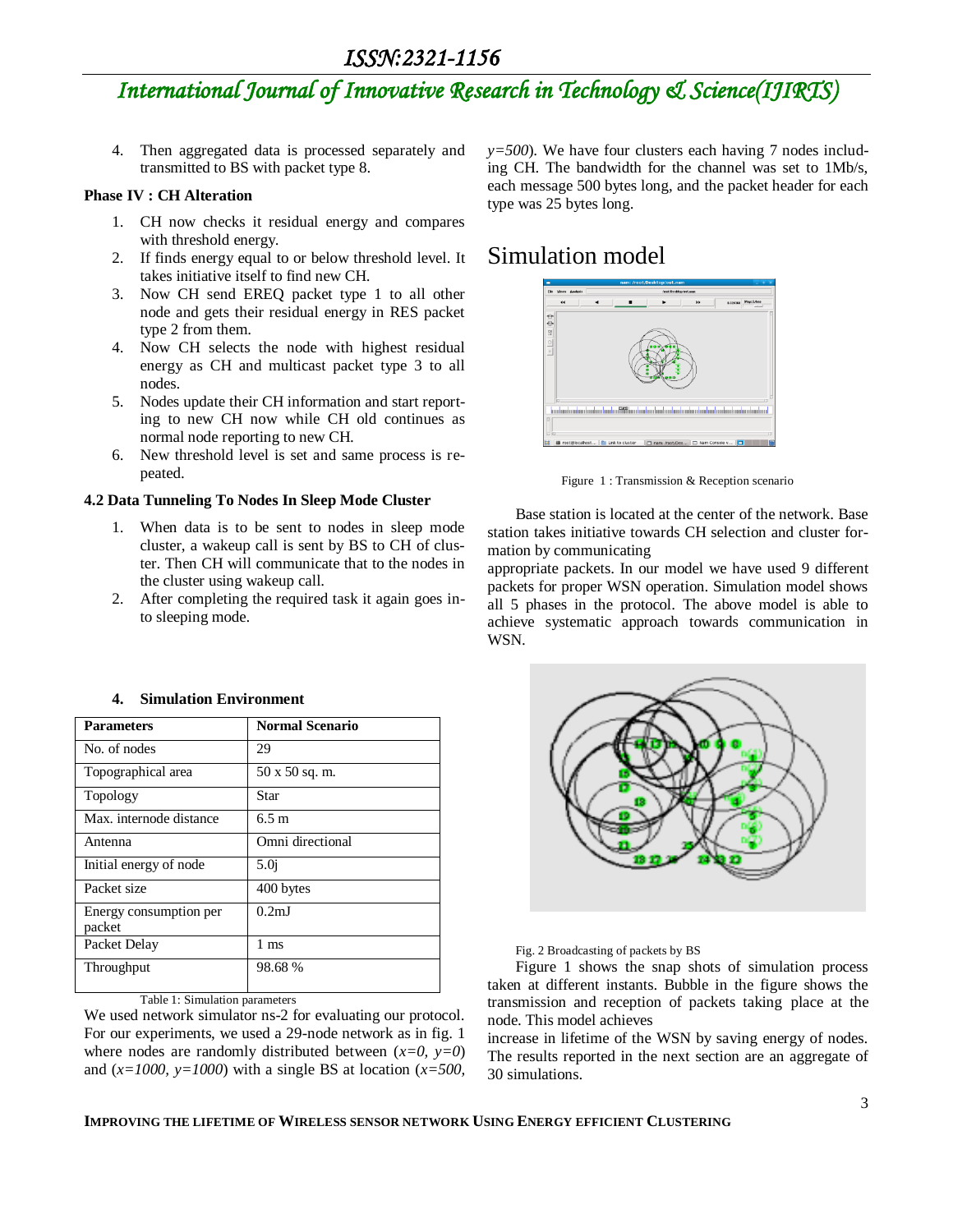# *ISSN:2321-1156*

# *International Journal of Innovative Research in Technology & Science(IJIRTS)*

 In Qualnet 6 server model has been taken intialy as a wsn out of which one is consider as a CH and other as a sensor node fig 3 shows confrugrable property fig 4 shows number of bytes sent to per connection fig 5 shows the throughput bits/s



fig 3 confrugrable property



fig 4 number of bytes sent to per connection



 fig 5 the throughput bits/s Results & Conclusions

In this paper, we describe a modification of the LEACH's stochastic cluster-head selection algorithm by combining three strategies i.e. energy aware rotation of CH, data aggregation and data tunneling to node in sleep mode cluster. Hence this approach will save energy, increase data transmission reliability and prolong the lifetime and reduce the cost of the using WSN.

This will be helpful for the state like Chhattisgarh in deploying wireless sensor network for controlling the legal or illegal activities in remote areas surrounded by forest. Fig. 2 shows the packets received by different nodes during simulation time. As the CH role is change regularly depending on the threshold energy the nodes are receiving almost same number of packet.



Fig. 6 : reception of packets by nodes

Fig. 7 shows the comparison of energy consumption by different nodes. The curve mark with CH\_fix indicates the energy consumption by node 4 if we don't alter the CH role mean continue with the same CH. Other curves correspond to the energy consumption by nodes if the CH role is altered as a function of residual energy and threshold energy. From fig. 6 we can come to conclusion that alteration

|                   |         | xgraph  | $\sim$                                                           |
|-------------------|---------|---------|------------------------------------------------------------------|
| Close Hdcpy About |         |         | X Graph                                                          |
|                   |         |         |                                                                  |
| 5.0000            |         |         | /root/Desktop/log1/energy01.tr                                   |
|                   |         |         | /root/Desktop/log1/energy01.tr<br>/root/Desktop/log1/energy02.tr |
| 4,8000            |         |         | /root/Desktop/log1/energy03.tr                                   |
| 4.6000            |         |         | /root/Desktop/log1/energy05.tr                                   |
| 4.4000            |         |         | /root/Desktop/log1/energy06.tr                                   |
|                   |         |         |                                                                  |
| 4,2000            |         |         |                                                                  |
| 4,0000            |         |         |                                                                  |
|                   |         |         |                                                                  |
| 3,8000            |         |         |                                                                  |
| 3,6000            |         |         |                                                                  |
| 3,4000            |         |         |                                                                  |
|                   |         |         |                                                                  |
| 3.2000            |         |         |                                                                  |
| 3,0000            |         |         |                                                                  |
|                   |         |         |                                                                  |
| 2,8000<br>0.0000  | 10,0000 | 20,0000 |                                                                  |
|                   |         |         |                                                                  |

 **fig. 7**: Energy of CH vs other nodes

of CH role cause less energy consumption of the cluster and hence network. This will definitely prolong the lifetime of the network.